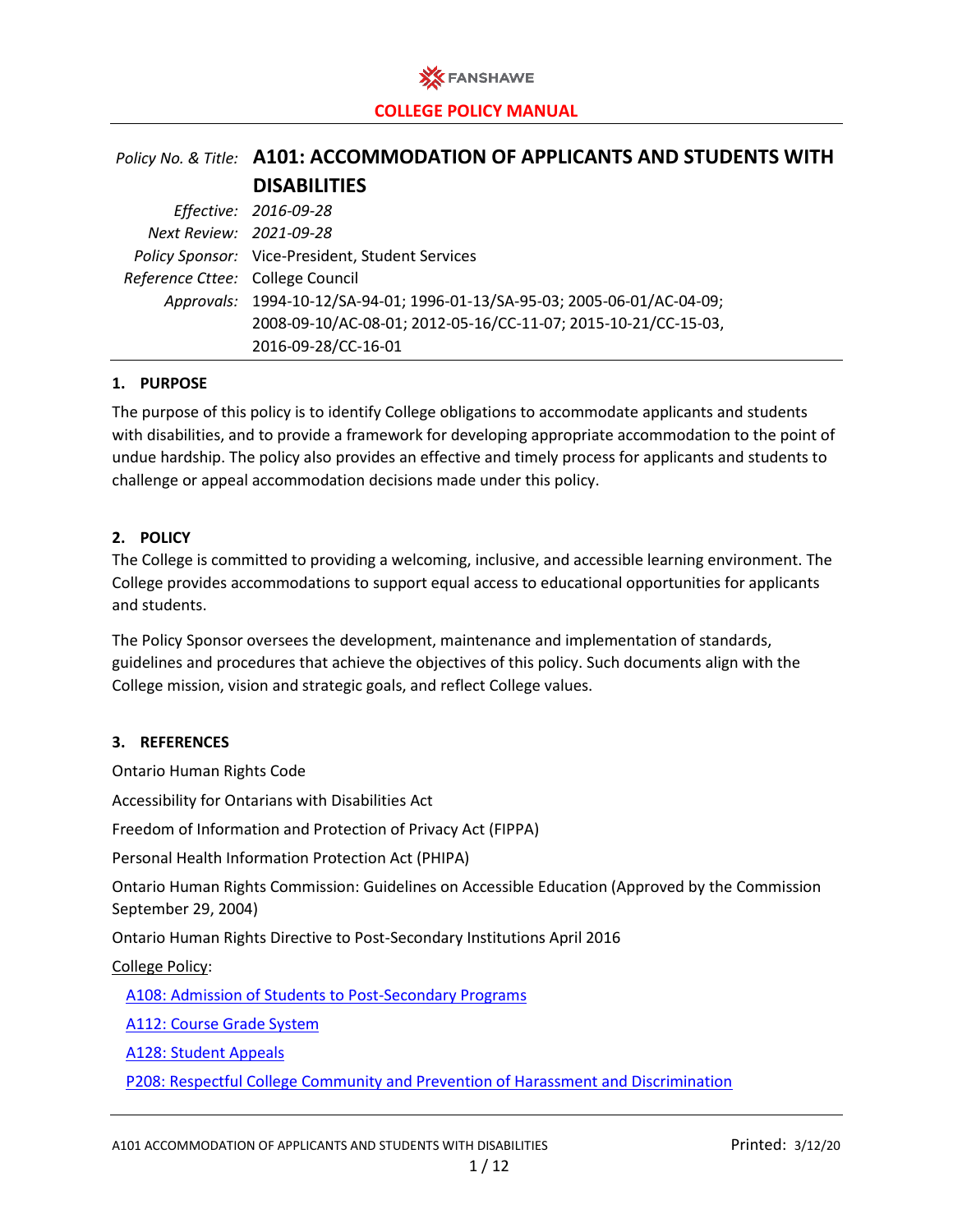

## **4. ADDENDA**

Standard 1: DEFINITIONS, PRINCIPLES AND RESPONSIBILITIES

Procedure A: ACCOMMODATION PROCEDURES

Procedure B: REGISTRATION PROTOCOL FOR STUDENTS WITH DISABILITIES REQUIRING A REDUCED COURSE LOAD

Form 1: COURSE REGISTRATION GUARANTEE FOR A STUDENT WITH A DISABILITY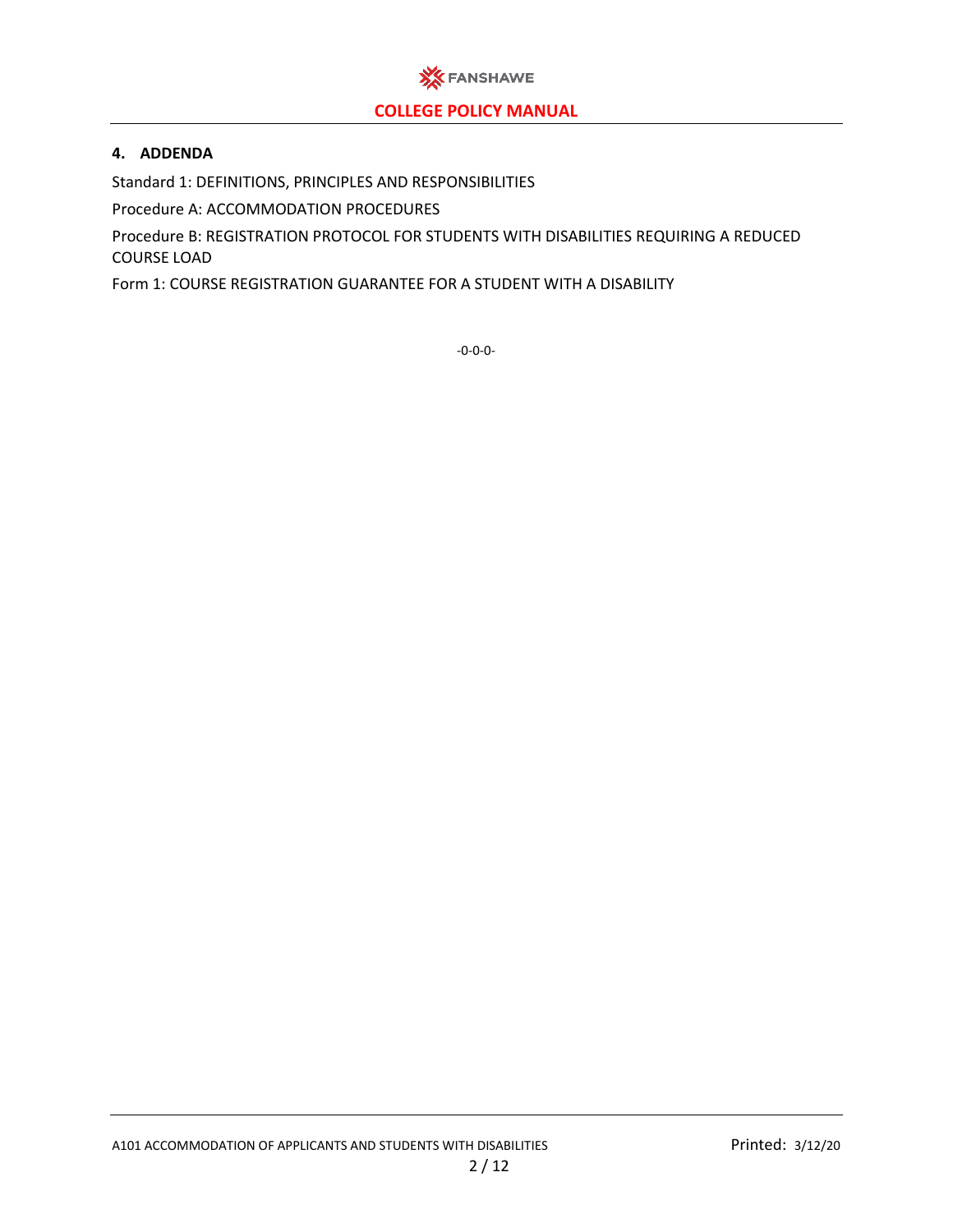

*Policy No. & Title:* A101: ACCOMMODATION OF APPLICANTS AND STUDENTS WITH DISABILITIES *Addendum:* **Standard 1: DEFINITIONS, PRINCIPLES AND RESPONSIBILITIES** *Issued by:* Executive Director, Student Success *Effective: 2016-09-28*

## **1. PURPOSE**

The purpose of this document is to elaborate the definitions, principles and responsibilities that apply in the process determining appropriate and effective accommodation for persons with disabilities.

## **2. DEFINITIONS**

*Accommodation:* Refers to strategies to equalize the opportunity of a person with a disability in meeting essential requirements of applying for or achieving the learning outcomes of a course or program. Accommodation extends distinctly beyond a standard level of service provided for the general population. Accommodation will be considered appropriate if it will provide an equal opportunity to attain the same level of performance, or to enjoy the same level of educational benefits experienced by others.

*Accommodation for qualified applicants*: Accommodations provided by the College to support the applicant in demonstrating that they meet the requirements for an offer of admission to a College academic program, course or other academic offering.

*Accommodation for students*: Accommodations provided by the College to support the Student in achieving required learning outcomes of the student's academic program, course or other academic offering.

*Retroactive Accommodation*: An accommodation requested after a test, evaluation deadline, or course completion.

*Disability:* Any physical or psychological condition as defined by the *Ontario Human Rights Code* that limits the opportunities of a person to meet the essential requirements of a course or program. Such conditions may include, but are not limited to: attention deficit disorder, blindness or low vision, brain injury, deafness or hardness of hearing, developmental disability, learning disability, medical condition, mental illness, mobility limitation.

*Qualified Applicant:* For the purposes of this policy means a person who has applied to the College and whose qualifications appear to meet the requirements to be considered further for an offer of admission to a College academic program, course or other academic offering*.* 

*Student:* For the purposes of this policy, unless explicitly defined otherwise, means a person who either has accepted an offer of admission to a College academic program, course or other academic offering, or who is registered in same, or who is a qualified applicant.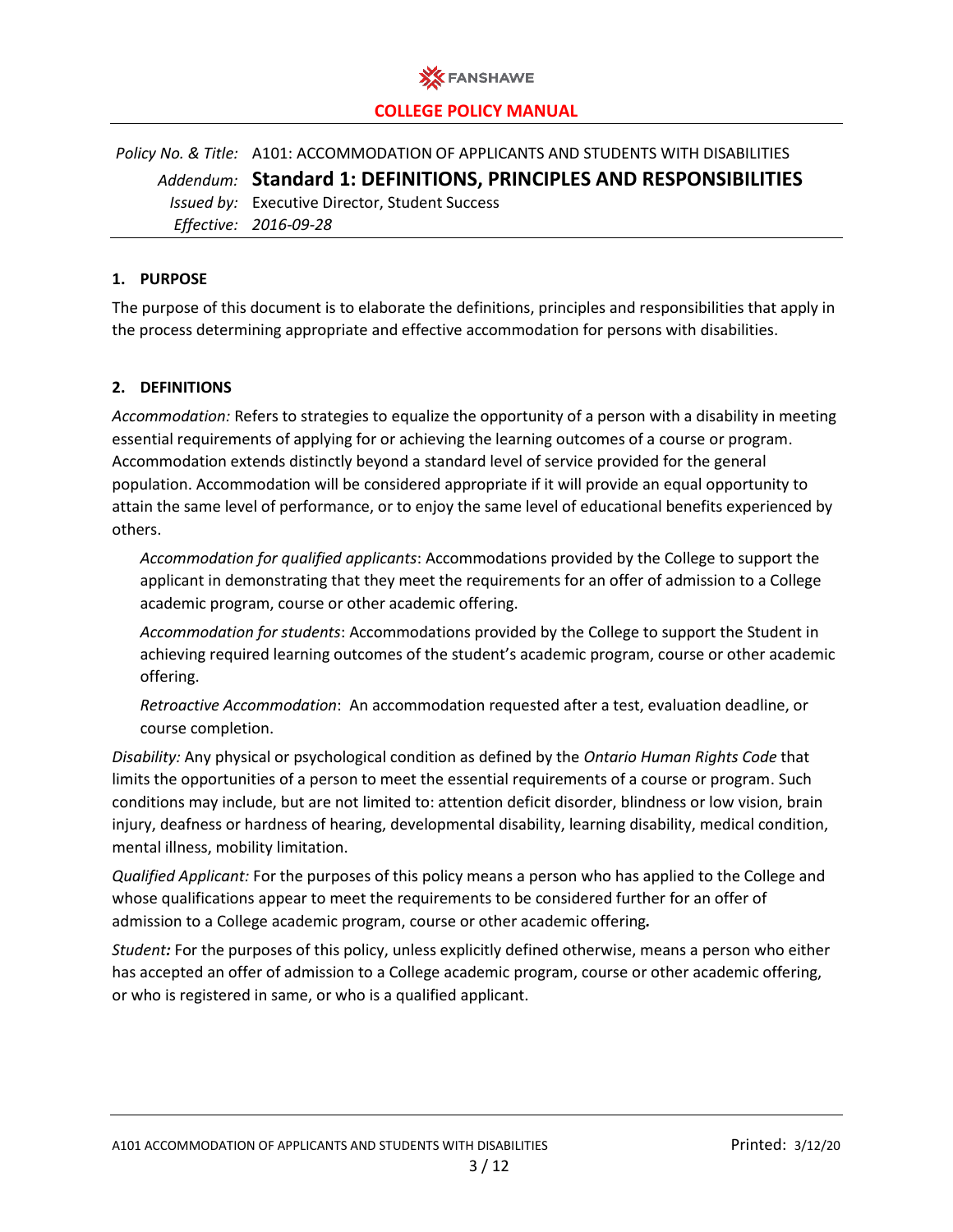

*Supporting Documentation:* Medical or psychological documentation that supports and establishes the existence of a disability, related functional limitations, and the student's accommodation needs. A regulated professional who is qualified and competent to provide the required information, and who is able to provide an objective opinion and evaluation must provide supporting documentation. Where the documentation provided is not sufficient, the College may require further supporting documentation be submitted.

*Undue Hardship:* The limit of the College's capacity to accommodate without experiencing an unreasonable amount of difficulty. The College is obligated to provide accommodation up to the point of undue hardship. This means that the College is not expected to provide accommodation if doing so would bring about unreasonable difficulties based on health, safety, financial or other relevant considerations. The question of when undue hardship is reached must be evaluated in the context of each specific request for accommodation.

## **3. GUIDING PRINCIPLES**

- 3.1. The College focuses on the removal of barriers to education and services for students by designing facilities, systems, services and curricula in such a way that accessibility is enhanced and the need for individual accommodation is minimized.
- 3.2. Individualized assessment of accommodation options is explored with respect to any remaining disability-related needs to the point of undue hardship.
- 3.3. Accommodation is provided in such a way that integration and full participation of persons with disabilities is encouraged.
- 3.4. The needs of the student are accommodated in a manner that respects their dignity.
- 3.5. Willingness to explore solutions is key to treating students with respect and dignity. As each person has unique needs, accommodation options are explored in an individualized manner.
- 3.6. The accommodation process is a shared responsibility among the student with a disability and College staff, including Professors, Accessibility Services staff and administrators.
- 3.7. Once accommodation is provided, students are expected to meet the published learning outcomes and essential requirements of their academic programs.

## **4. RESPONSIBILITIES IN THE ACCOMMODATION PROCESS**

- 4.1. Responsibilities of the Student:
	- Advise the College of the disability and accommodation needs as early as possible by contacting the Accessibility Services office. Students are not required to disclose a diagnosis in order to be eligible for accommodations, but do need to provide documentation of associated functional limitations to support the development of an accommodation plan.
	- Make their needs known to the best of their ability in order that the College may assess accommodation options.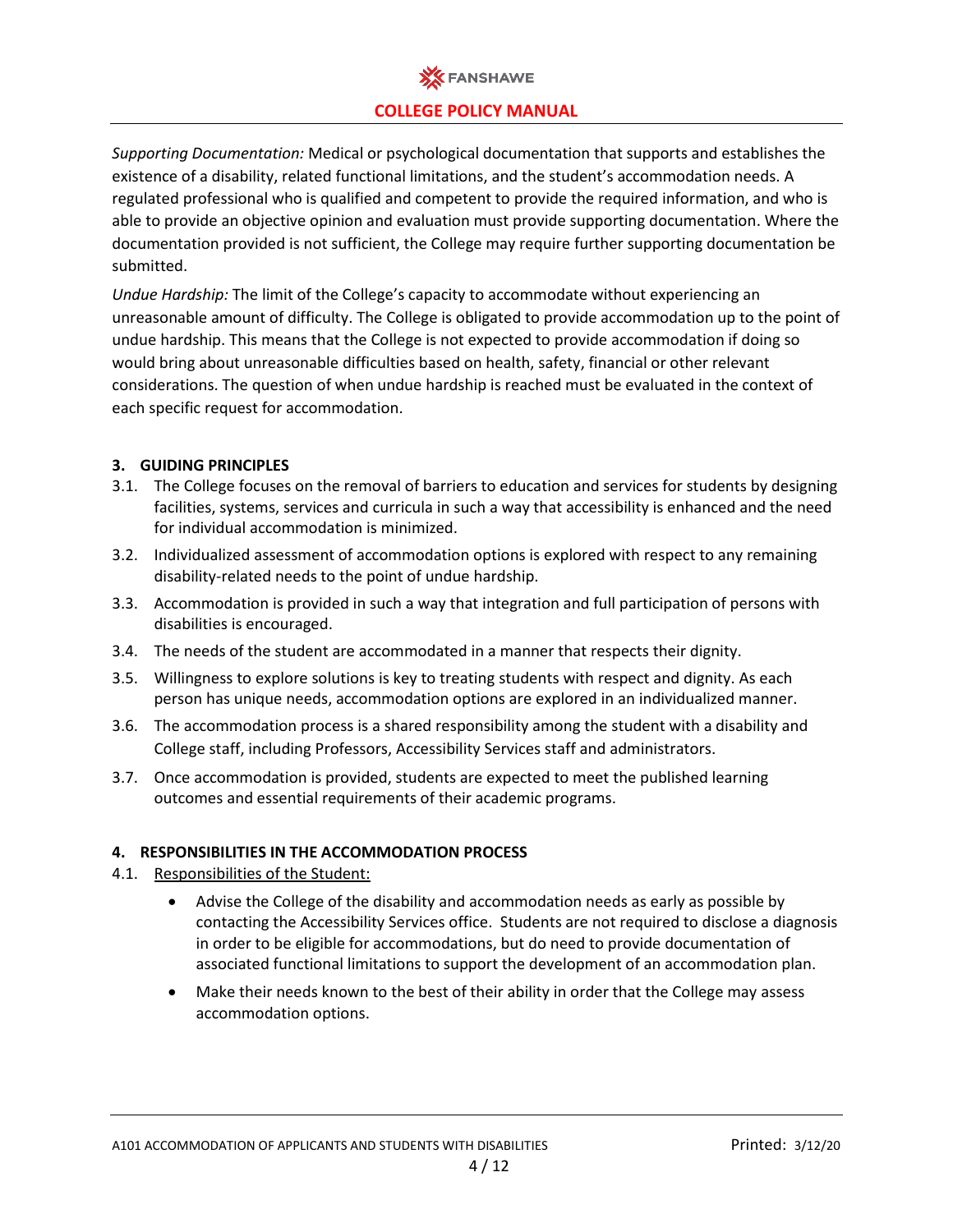

- Discuss their accommodation needs with persons who need to know. This will include College staff in the Accessibility Services office, and in some cases, professors or administrators responsible for providing the accommodation as needed. Students are not required to reveal their personal medical information to, or seek accommodations directly from their professors, instructors, or teaching assistants.
- Provide supporting documentation of the disability and accommodation needs, which will be kept confidential by the Accessibility Services office.
- Participate in discussions regarding possible accommodation solutions.
- Cooperate with any experts whose assistance is required to determine accessibility needs or to manage the accommodation process.
- Work with College staff providing accommodations on an ongoing basis to manage the accommodation process, including providing further supporting documentation to the Accessibility Services counsellor, as required.
- Meet published learning outcomes and essential requirements of courses and programs once accommodation is provided.

## 4.2 Responsibilities of the College:

- Accept the Student's request for accommodation in good faith, unless there are legitimate reasons for acting otherwise.
- Advise students of accommodation support services including the availability of interim and temporary accommodations and how they can be accessed.
- Take an active role in ensuring that alternative approaches and possible accommodation solutions are investigated.
- Maintain confidentiality and protect privacy.
- Comply with the *Personal Health Information Protection Act* (PHIPA) and the *Freedom of Information and Protection of Privacy Act* (FIPPA) with respect to the collection, use and disclosure of personal health or other personal information collected under this policy.
- Limit requests for information to that needed to enable an appropriate response to the accommodation request.
- Grant accommodation in a timely manner, to the point of undue hardship.
- Keep a record of the accommodation request and action taken.

## 4.3 Responsibilities of Accessibility Services:

- Serve as the central point of contact for all matters related to students with disabilities.
- Request supporting documentation as required. If there are questions or concerns about the information received, and with the informed consent of the student, the Accessibility Services counsellor may consult further with the student's external health care provider.
- Assess the student's need for accommodation based on supporting documentation of functional limitations and strengths, on input from the student, and on professional judgement.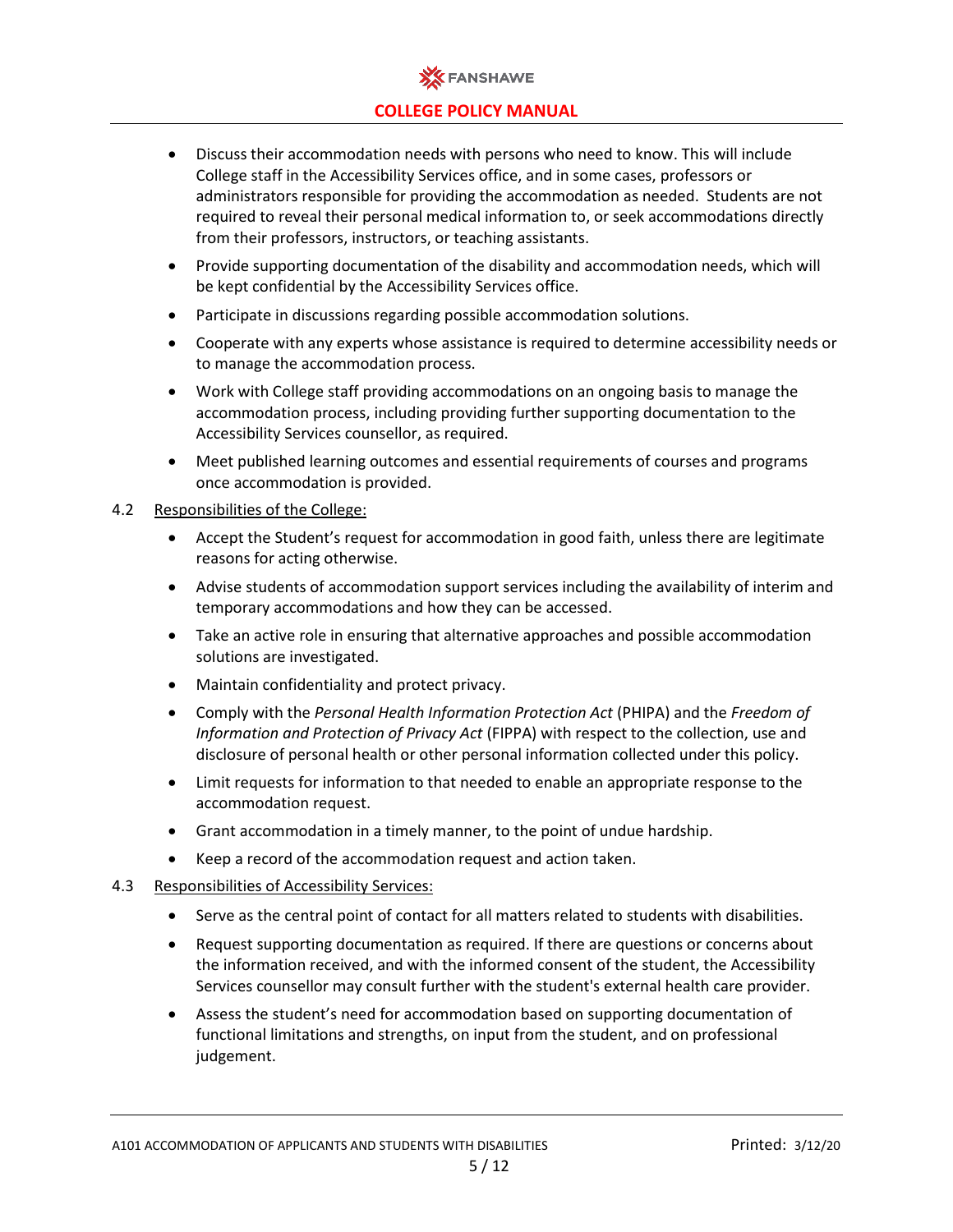

- Provide the accommodation information or plan to professors and other instructional staff as required to implement the appropriate accommodations.
- On behalf of the College, obtain an expert opinion or advice, where needed.

## 4.4 Responsibilities of the Executive Director, Student Success

The Executive Director, Student Success ("the Director") establishes, maintains and implements procedures and other resource documents as are deemed necessary by the Director to implement the provisions of this policy. Such documents reflect effective disability accommodation practices. For ease of access, such documents are attached to this policy in the College Policy Manual.

Review of such documents is initiated by the Director on an annual basis. When major change is contemplated, the Director consults with stakeholders as appropriate. The Director may proceed in these activities without reference to College Council.

## **5. ACCOMMODATION PRINCIPLES**

- 5.1. Persons with disabilities must meet applicant selection criteria and program eligibility criteria. Qualified applicants are provided reasonable accommodation with respect to any activities required by the College to demonstrate that they meet requirements for an offer of admission to a College academic program, course or other academic offering (e.g., providing adequate time to complete a required pre-admission test).
- 5.2. Undue hardship on the College is the only acceptable reason not to accommodate the needs of a student with a disability. The possibility that the student might not be successful in the program or the possibility that the student might not find related employment, are not acceptable reasons for failure to accommodate.
- 5.3. In some circumstances the nature or degree of a student's disability precludes the person from being able to perform the essential skills or demonstrate the essential knowledge required for a College program or course. However, in accordance with the *Human Rights Code*, a student with a disability cannot be found incapable of performing these requirements unless a reasonable effort has been made by the College to accommodate the needs of the student with a disability to the point of undue hardship.
- 5.4. Where accommodation includes modification or waiver of a health or safety practice, the College assesses the resulting risk to the student and others. If the assessed risk outweighs the benefit of the accommodation, the College may deny the accommodation on grounds of undue hardship.
- 5.5. If a student's disability or accommodation needs put others at risk, that risk and the severity thereof must be identified and assessed on an objective basis to be a significant health and safety risk before it can become the basis for a refusal to accommodate the person's disability. The fact that a person has a disability, in and of itself, is not sufficient to establish that there is a risk. Evidence is required to prove the nature, severity, probability and scope of the risk. Where warranted, the College may require additional medical or psychological assessment before the student can be accommodated in the College setting. The student may be required to adhere to a specified treatment plan that addresses safety issues with respect to risk of harm to self or others in order to be accommodated at the College.
- 5.6. The College is guided by the attached *Procedure A: Accommodation Procedures* to facilitate the implementation of this policy.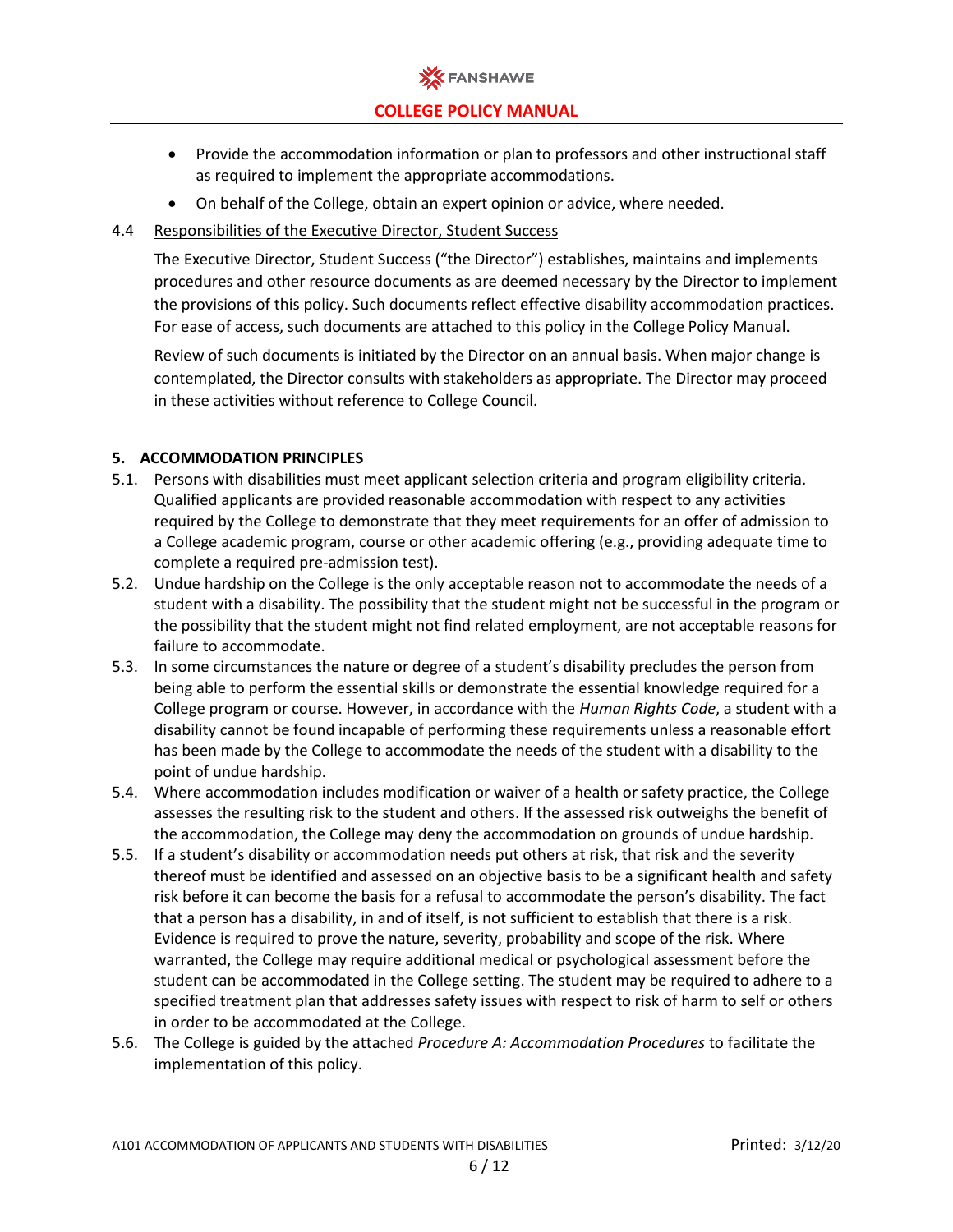

- 5.7. Where a person with a disability cannot be accommodated in accordance with these principles, or where a person is found incapable of performing the essential requirements of a program or course, alternatives are explored with the student. Any exceptional arrangements regarding withdrawal without academic penalty must be approved by the Senior Vice-President, Academic or designate. Issues related to fees or possible fee refunds are decided by the Registrar's Office.
- 5.8. If a student is unsatisfied with an accommodation decision, the student has the right to appeal that decision under College policy *A128: Student Appeals*.
- 5.9. If a student's identified disability is a substantive barrier to the student's ability to present their appeal case, the College administrator acting under the appeal procedure makes an assessment and provides appropriate appeal process accommodation.
- 5.10. The College is not responsible for costs incurred by a party who retains a paid advisor.
- 5.11. Program policies and practices are to align with principles of academic accommodation and in accordance with human rights legislation.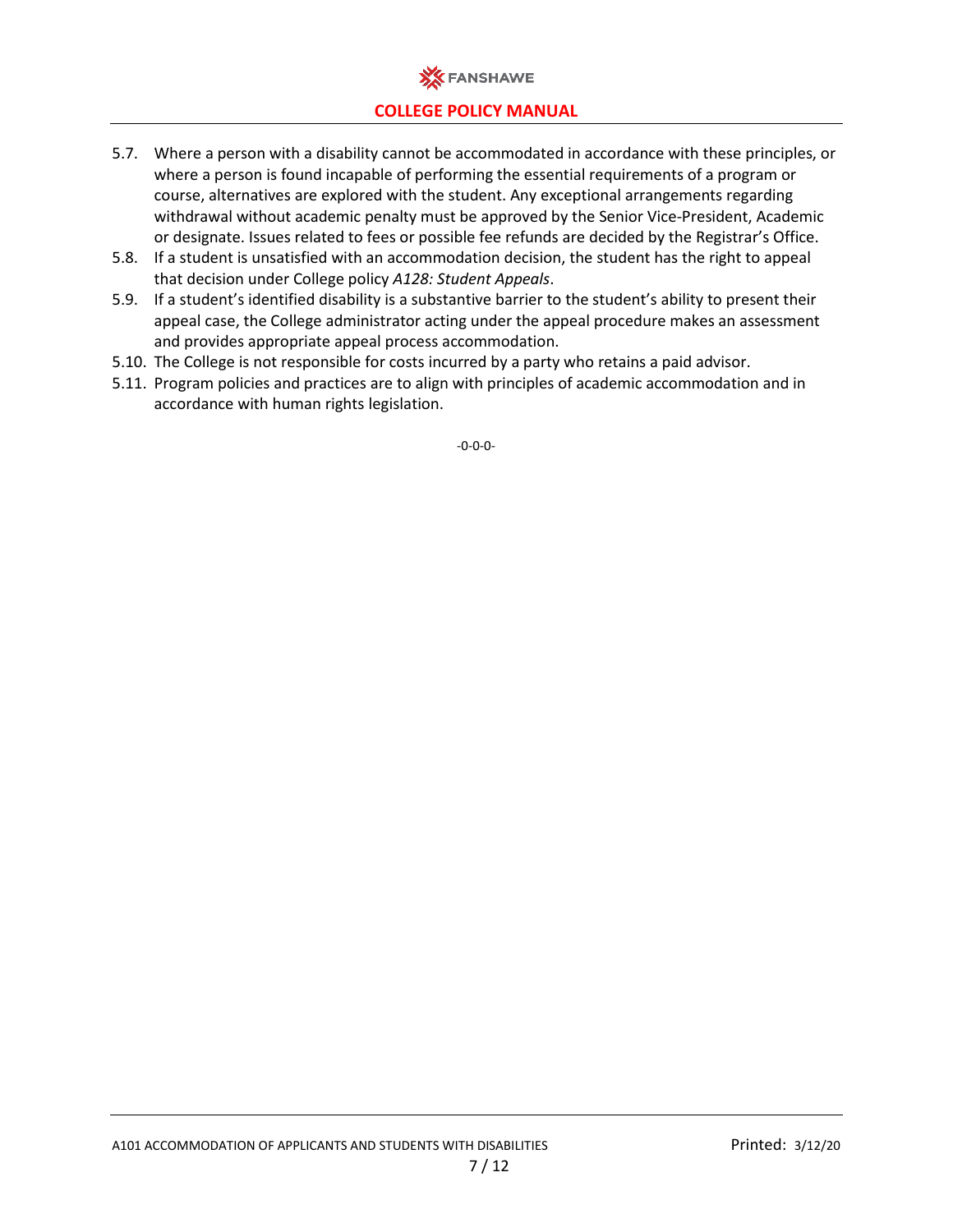

*Policy No. & Title:* A101: ACCOMMODATION OF APPLICANTS AND STUDENTS WITH DISABILITIES *Addendum:* **Procedure A: ACCOMMODATION PROCEDURES** *Issued by:* Executive Director, Student Success *Effective: 2016-09-28*

## **1. PURPOSE**

The purpose of this document is to guide College employees, applicants and students during the process of assessing accommodation needs or challenging accommodation decisions. For the purposes of this procedure, "student" means a person who is either a qualified applicant to or a student of the College.

## **2. ACCOMMODATION PROCESS**

- 2.1 The College advises all students about the availability of services for students with disabilities. Information about Accessibility Services is included with Offers of Acceptance for post-secondary programs. The Continuing Education calendar includes a general statement about the availability of assistance for students with a disability.
- 2.2 The student identifies their disability to the College by contacting the Accessibility Services office in the Counselling and Accessibility Services department. Early identification is encouraged so that appropriate academic accommodations can be put in place by the beginning of the term.
- 2.3 Accessibility Services meets with the student to collect necessary information, including supporting documentation of the disability and the accommodation needs. Interim accommodations may be implemented while assessment and documentation of disability is in progress.
- 2.4 The student is assigned to an Accessibility Services counsellor, who reviews the information collected and assesses the supporting documentation. The student is invited to meet with the counsellor to consult about appropriate academic accommodation.
- 2.5 The Accessibility Services counsellor prepares a written "Confidential Student Academic Accommodations Form" that lists academic accommodations suited to the person's disability. The student's supporting documentation remains strictly confidential and is kept secure in the Accessibility Services office.
- 2.6 The student is provided with an electronic copy of their personal "Confidential Student Academic Accommodations Form." It is the responsibility of Accessibility Services to provide a copy to the professor in each class for which accommodation is required. It is suggested that the student connect personally with each professor to discuss the required accommodations as needed.
- 2.7 If the appropriate academic accommodation is a reduced course load, follow the attached *Procedure B: Registration Protocol for Students with Disabilities Requiring a Reduced Course Load*.
- 2.8 Accommodations are not typically retroactive, and student success is more likely to be supported through an early identification and planning process. However, it is recognized that there may be exceptional circumstances in which retroactive accommodations are appropriate and all requests will be considered.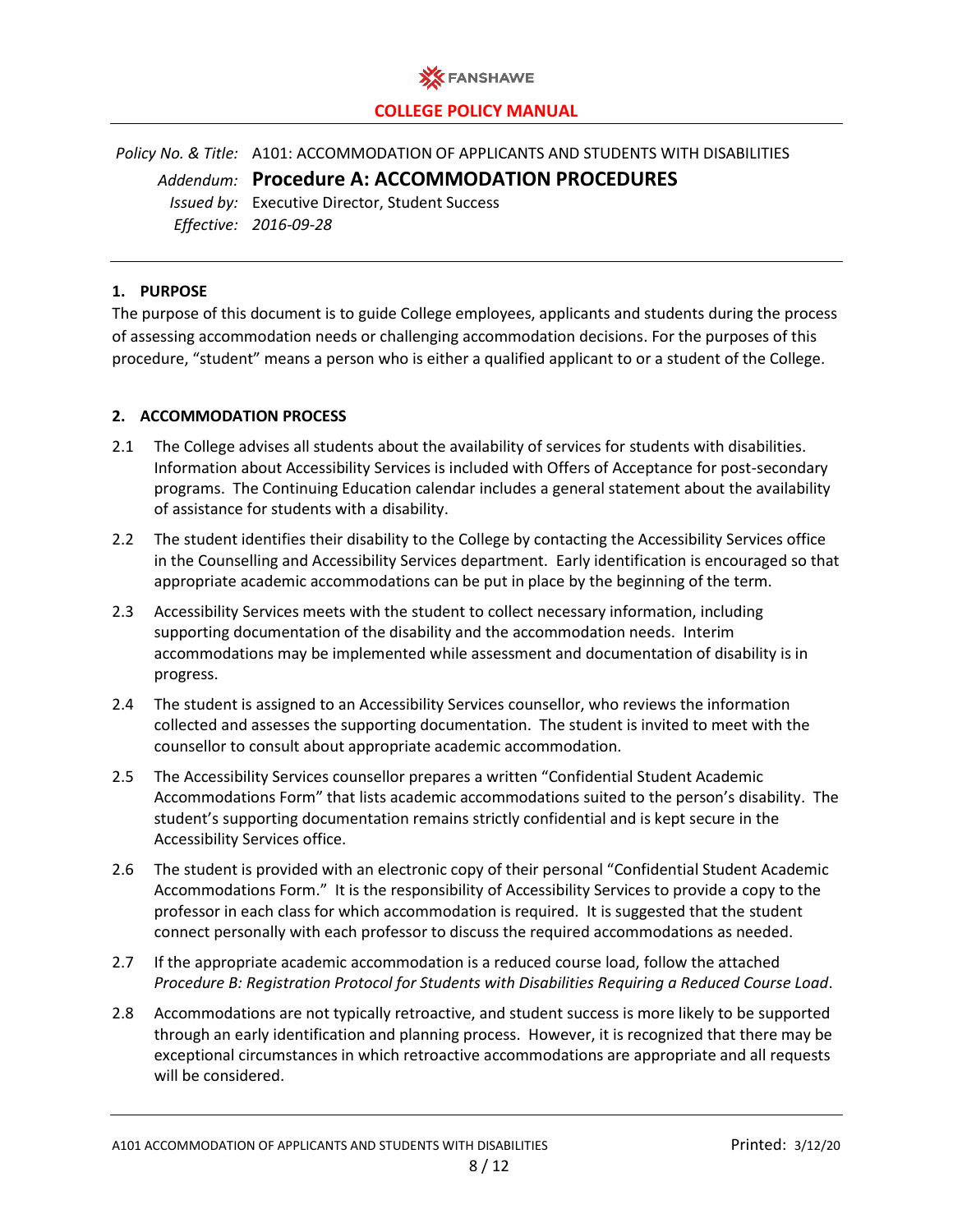

#### **3. CHALLENGE OF AN ACCOMMODATION DECISION**

- 3.1 If a student has a concern about the adequacy of accommodation or the provision of accommodation, the concern should be raised immediately with the relevant professor or Accessibility counsellor. The professor or counsellor or both should meet with the student as soon as is reasonably possible to review the student's needs and accommodations, and attempt to resolve the student's concern.
- 3.2 Except in extenuating circumstances that justify the delay, concerns that are raised more than 10 business days after the end of the semester to which the concern relates are not considered.
- 3.3 If the professor or counsellor and the student are unable to come to an acceptable resolution within 15 business days from the date the professor or counsellor was first contacted, the student, the professor or the counsellor may refer the concern to the Senior Manager, Counselling and Accessibility Services for review.
- 3.4 The Senior Manager, Counselling and Accessibility Services, within 7 business days of the referral, reviews and decides on the matter, and communicates the College accommodation decision to the student in writing. The Academic Manager for the student's program is consulted prior deciding the matter. This constitutes Step 1 under College policy A128: Student Appeals.
- 3.5 If the student is not satisfied with the College accommodation decision, the student may, within seven business days, initiate a Step 2 appeal as provided under College policy *A128: Student Appeals*.

#### **4. MULTIPLE PROCEEDINGS**

- 4.1 Where the Senior Manager, Counselling and Accessibility Services determines that the subject matter of the complainant is more appropriately dealt with under another College Policy (e.g., *P208: Respectful College Community and Prevention of Harassment and Discrimination)*, the Manager may, following consultation with the administrator of the other policy, exercise discretion to direct that the matter be dealt with and decided under the other College Policy.
- 4.2 Where the subject matter of a complaint is also the subject matter of another procedure (e.g., an appeal of a grade under policy A128: Student Appeals), the Senior Manager, Counselling and Accessibility Services works with the coordinator or administrator of the other policy to determine under which policy the matter is first addressed.
- 4.3 A complaint or appeal about an accommodation decision is addressed before a case that addresses an issue that results from the accommodation decision.

## **5. PROTECTION FROM REPRISAL**

In order to protect individuals who make use of this policy or participate in procedures under this policy, the College prohibits reprisal or threat of reprisal against these individuals. Individuals who violate these provisions are subject to discipline or other corrective action.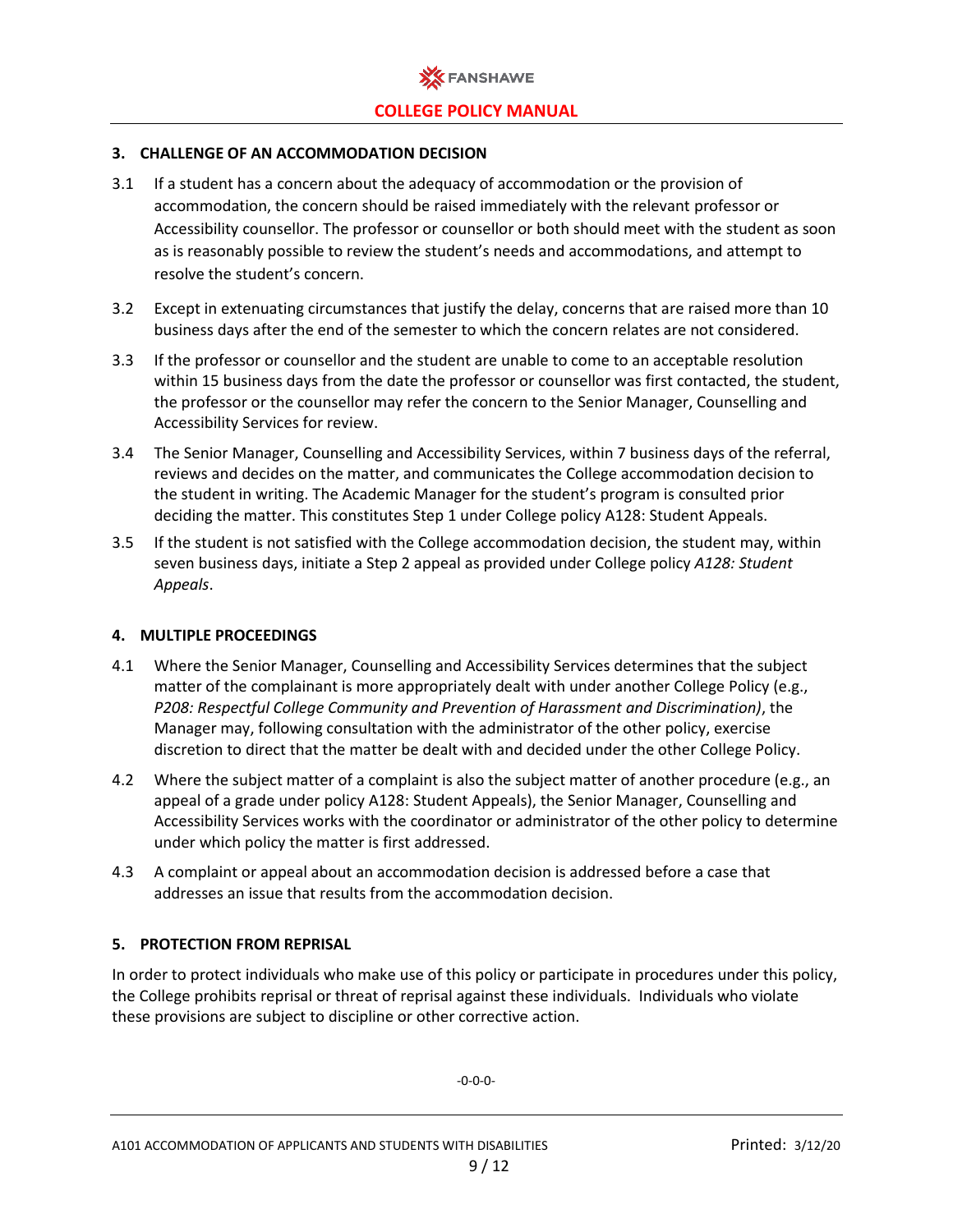

*Policy No. & Title:* A101: ACCOMMODATION OF APPLICANTS AND STUDENTS WITH DISABILITIES *Addendum:* **Procedure B: REGISTRATION PROTOCOL FOR STUDENTS WITH DISABILITIES REQUIRING A REDUCED COURSE LOAD**

*Issued by:* Executive Director, Student Success *Effective: 2016-09-28*

## **1. PURPOSE**

The purpose of this document is to provide students with identified disabilities, and who require a reduced course load, with an accommodating registration protocol. For the purposes of this procedure "student" is used to mean a person who is either an applicant who has accepted an offer of admission to the College, or a person who is a registered student of the College.

## **2. INITIAL REGISTRATION IN A PROGRAM**

Students are processed, assessed and admitted to the College in full-time status to ensure eligibility and a place in the program. Accommodation involving reduced course load uses the full-time load as a baseline.

## **3. REQUEST FOR A REDUCED COURSE LOAD**

- 3.1. In the program application process, students are encouraged to self-identify their academic accommodation needs as soon as possible upon receipt of the Offer of Admission package.
- 3.2. In order for a student with a disability to be guaranteed consideration for registration accommodation, they are encouraged to identify themselves to the College prior to the commencement of their program and preferably no later than one month before the start of classes.
- 3.3. Accessibility Services counsellors meet with the student and, as needed, provide the student with a copy of *Form 1: Course Registration Guarantee for a Student with a Disability* (attached to this policy) as well as an *Application for Part-time Registration* form. The counsellor retains a copy of the Guarantee form. The student makes an appointment to see the Academic Manager (or designate) to obtain approval for reduced course load.
- 3.4. The Academic Manager (or designate) completes the Guarantee form for a student upon admission to a program. A Part-time Application form must be completed each semester, specifying which courses the student can enroll in on a part-time basis. The student is given a copy of the signed Guarantee form for their records. The white copy of the Guarantee form and the completed Part-time Application form are forwarded to the Office of the Registrar no later than one week prior to the commencement of classes.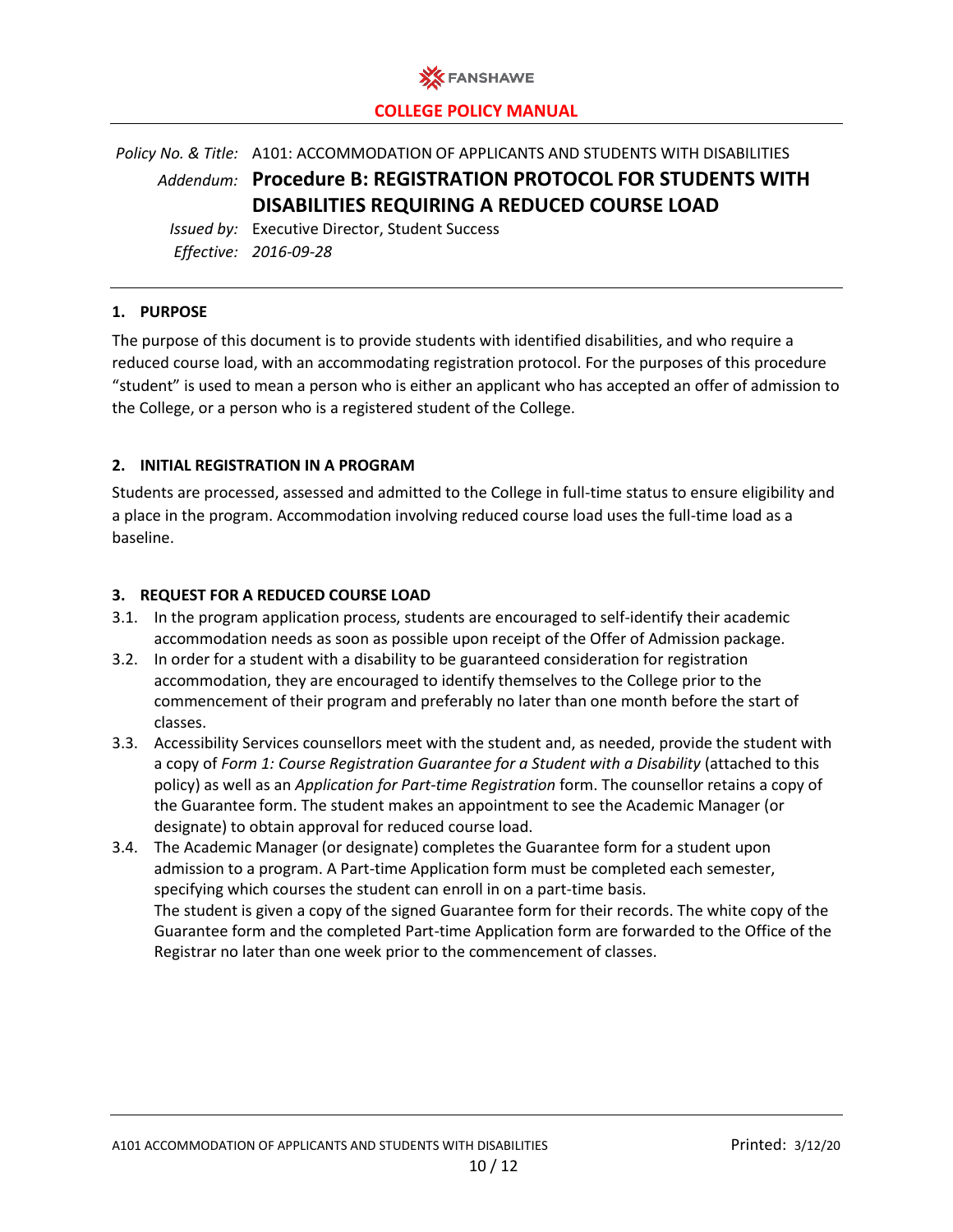

## 4. **RESPONSIBILITIES**

- 4.1. Accessibility Services Counsellor
	- Liaises with the Program Coordinator to create a program progression plan for the student. Course selection is very important. Consideration of pre-requisites and timing of course offerings must be factored into the progression plan. Pre-requisites are identified on the progression plan for the student.
- 4.2. Program Coordinator
	- Finalizes a written program progression plan and provides a copy to the Accessibility Services counsellor and the Academic Manager.
	- Tracks the student's progression in the program. Contacts the student and the Accessibility Services counsellor if there are concerns regarding progression.
	- Ensures space is available in courses as designated by the student's progression plan.
- 4.3. Student
	- Meets with the Program Coordinator prior to the beginning of the program and before the end of each term to plan program progression and select courses for the next term.
	- Meets the course and program progression requirements each term to be eligible to continue in the program.

Current students who have been in progress without the accommodation of a reduced course load should meet with their Accessibility Services counsellor to identify their need.

- 4.4. Registrar's Designate
	- Registers Students in all courses listed on the Part-time Application form for which they are eligible and contacts the School or Campus office for any section problems.